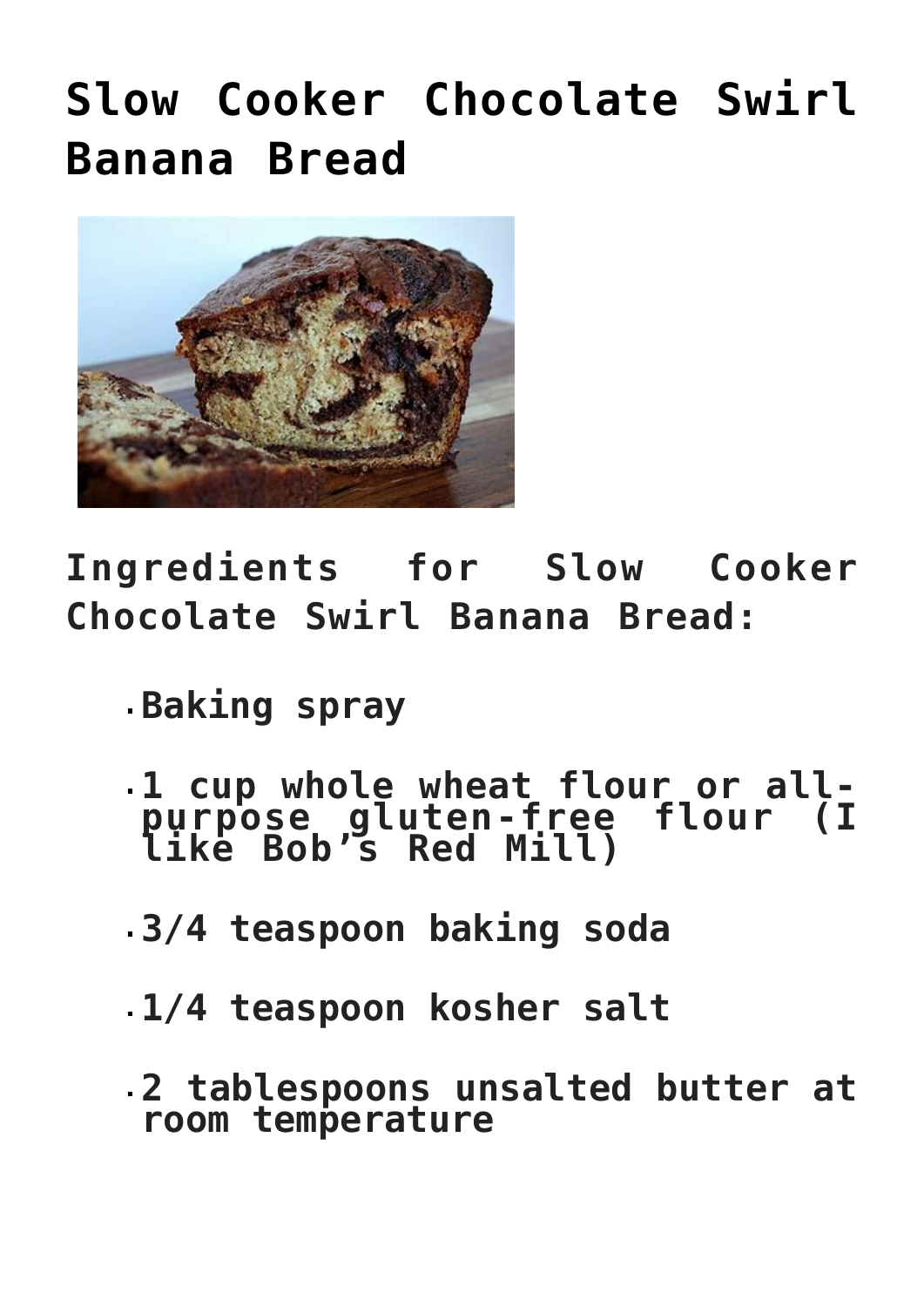- **1/2 cup packed light brown sugar**
- **3 overripe medium bananas mashed**
- **2 tablespoons unsweetened applesauce**
- **2 large egg whites**
- **1 teaspoon vanilla extract**
- **1/4 cup semisweet chocolate chips**

## **Directions for Slow Cooker Chocolate Swirl Banana Bread:**

- 1. Lightly coat an 8 x 4-inch loaf pan with baking spray. Place a small rack or 3 or 4 foil balls into a slow cooker.
- 2. In a medium bowl, whisk together the flour, baking soda, and salt.
- 3. In a large bowl, with an electric mixer, beat the butter and brown sugar. Add the bananas, applesauce, egg whites, and vanilla and beat on medium speed until combined. Scrape down the sides of the bowl with a rubber spatula. Add the flour mixture and mix on low speed until just combined. Pour the batter into the prepared pan.
- 4. Place the chocolate chips in a microwave-safe bowl and microwave in 15-second increments, stirring after each, until the chips are melted. Add dollops of the melted chocolate to the top of the batter. Using a butter